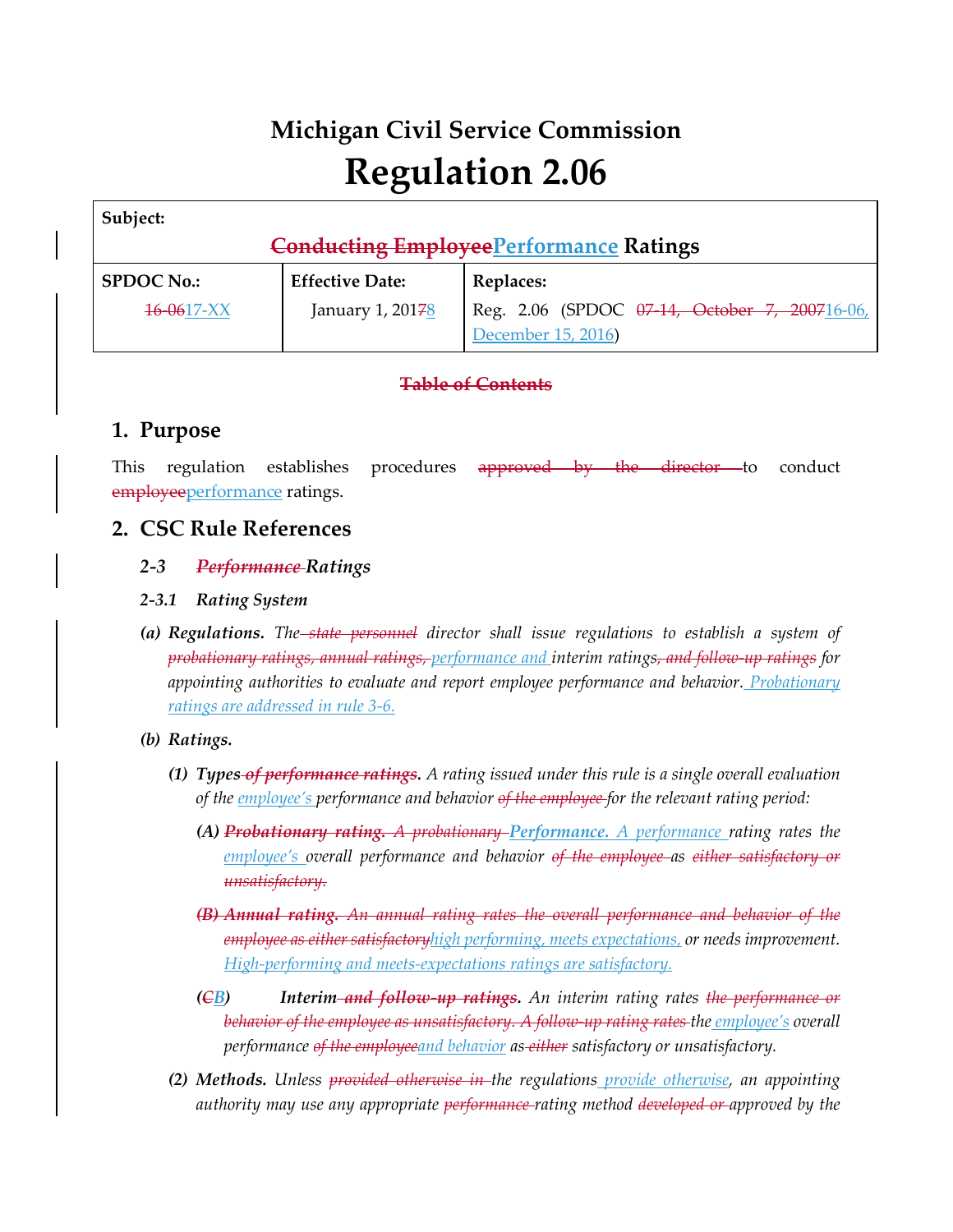*state personnel director to evaluate and rate employees. If an approved ratinga method yields overall performance evaluation categories different thanfrom those in subsection (b)(1), the categories must equate to thethose overall performance categories required in subsection (b)(1). An appointing authority may also develop systems to provide ongoing feedback to employees on performance that are not ratings, but may form a basis for ratings under this rule.*

- *(3) Component parts. If an overall rating is satisfactory, a negativenon-satisfactory evaluation on an individual a subpart of the performance evaluationrating, such as an individual objective, a competency, or a factor, is not grievable or reviewable in the agency review procedure.*
- *(c) Review with employee. A supervisor must or designee shall review each probationary, annual, performance or interim, and follow-up rating with the employee. Both the supervisor and the employee must shall sign and date each rating as evidence of the review. The employee's signature on the rating does not indicate that the employee agrees with the rating. Theagreement. An employee may file an explanatory statement to accompany thewith a rating.*
- *(d) Use of ratings. A performance or interim rating may be considered in making human resourceemployment decisions, including, for example appointment, promotion, retention, assignment, and training.*
- *(e) Report. If required by the civil service regulations, eEach appointing authority shall report or certify probationary, annual, performance and interim, and follow-up ratings to civil service staff.*
- *2-3.23 Annual Performance Ratings*
- *(a) General. The following apply to all annual ratings for employees in compensation plans with fixed steps and in performance-pay programs.*
- *(1) Annual rating required. An appointing authority shall evaluate the performance of each nonprobationary employee employee's performance and issue an annuala performance rating as required in the civil service rules and regulations require.*
	- *(2) Number and timing.(1) Timing. An appointing authority shall issue an annuala performance rating at least once annually. In addition, the appointing authority, but may issue additional annual ratings at any time. If the employee has received an interim rating or an unsatisfactory follow-up rating, theperformance ratings anytime. An appointing authority isneed not obligated to issue an annual a performance rating for any period covered by thean interim or follow-up rating.*
	- *(32) Performance -improvement plan. If an employee receives a needs -improvement annual rating, the appointing authority mustshall establish a performance -improvement plan to monitor the employee's performance. The performance improvement plan must establish a date by which the appointing authority will issue another annual rating to evaluateevaluating the*  employee's performance under the <del>performance improvement</del>plan. If performance has not *improved, the appointing authority may issue an interim rating based on performance under the plan.*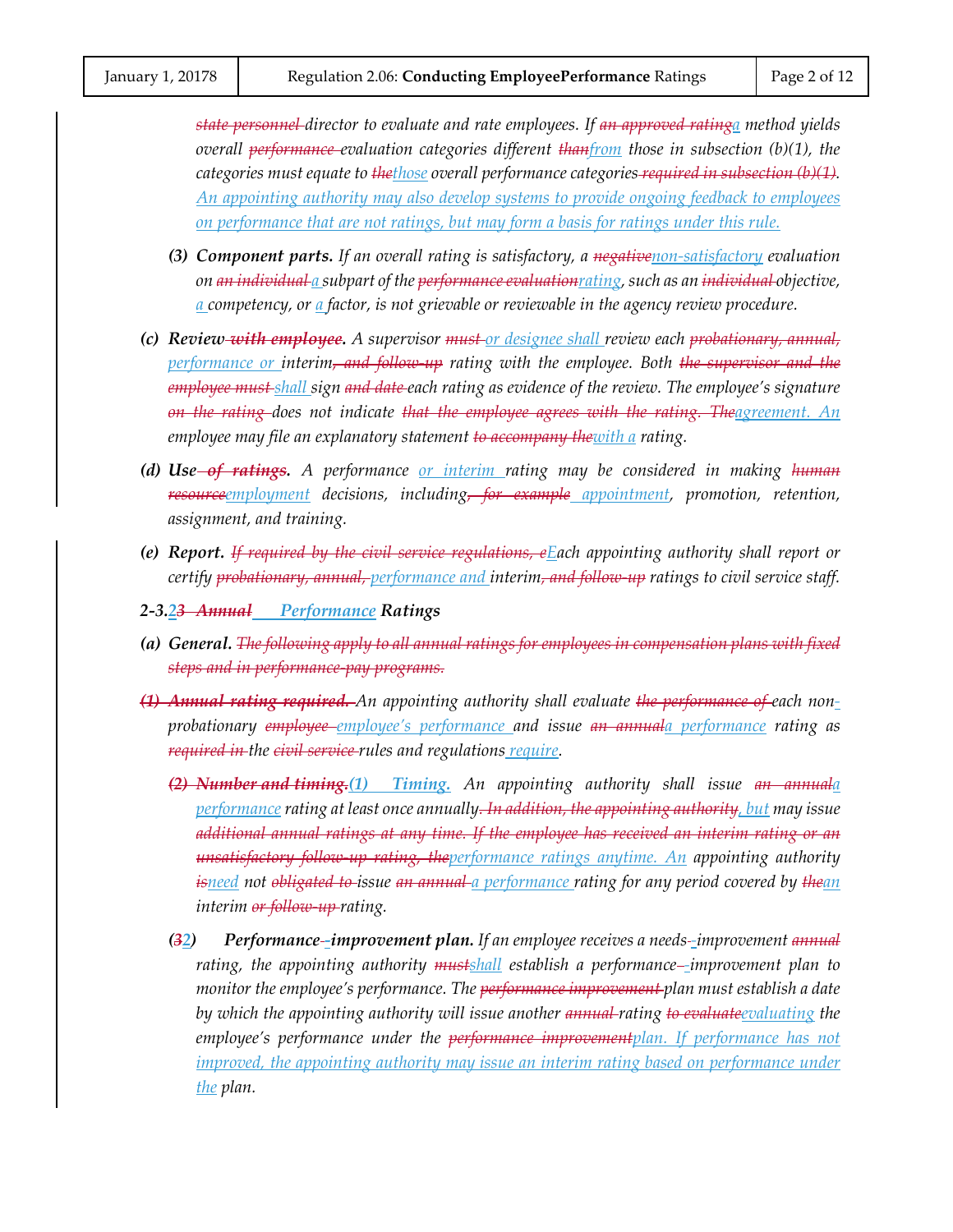- *(43) Agency review procedure. Each appointing authority shall establish an agency reviewa procedure for employees to obtain a review of a needs -improvement annual rating. The procedure must provide for a review by the appointing authority or the appointing authority'sa designee. If the annuala rating is not grievable or , the appointing authority's review is also not appealable to civil service staff, the review of the appointing authority is also not grievable or appealable.*
- *(b) Compensation plans with fixed steps. The following apply to annual ratings for employees in compensation plans with fixed steps:*
	- *(1) Satisfactory annual rating. A satisfactory annual rating is not discipline and is not grievable or reviewable.*
	- *(2) Needs -improvement annual rating. The following apply to needs improvement annual ratings:*
		- *(A) DisciplineComplaints. A needs -improvement annual rating is not discipline.*
		- *(B) Complaints. A needs improvement annual rating and cannot be grieved, unless the employee alleges that the annual rating was issued in violation ofit violated rule 1-8 [Prohibited Discrimination] or rule 2-10 [Whistleblower Protection]. However, an. An employee may request a review of a needs improvement annual the rating within the agency review procedure authorized in subsection (a)(4).*
		- *(CB) Effects.*
		- *(1) Step. An employee who receives a needs -improvement annual rating is eligible for a step increase.*
		- *(2) Reclassification. An employee who receives a needs improvement annual rating is, but is not ineligible for reclassification until a later satisfactory rating is issued. A reclassification action cannot be made retroactive to a date before a new satisfactory rating is issued.*
- *(c) Performance-pay program ratings and actions. The following apply to annual ratings and performance-pay actions for employees in performance-pay programs in (1) the senior executive service, (2) the senior executive management assistant service, (3) equitable classification plan (ECP) Group 4, and (4) ECP Groups 1, 2, and 3 if the state personnel director has approved the employee's inclusion in a performance-pay program:*
	- *(1) Salary review. An appointing authority shall complete a salary review for each employee in a performance-pay program at the same time it completes the annualafter completing a performance rating. The appointing authority shall use the annual rating as one factor in determining the employee's eligibility for an increase ina base -salary increase or a lump -sum award authorized in rule 5-3.4 [Operation of Compensation Schedules].*
	- *(2) Satisfactory annual rating. A satisfactory annual rating is not discipline and is not grievable or reviewable.*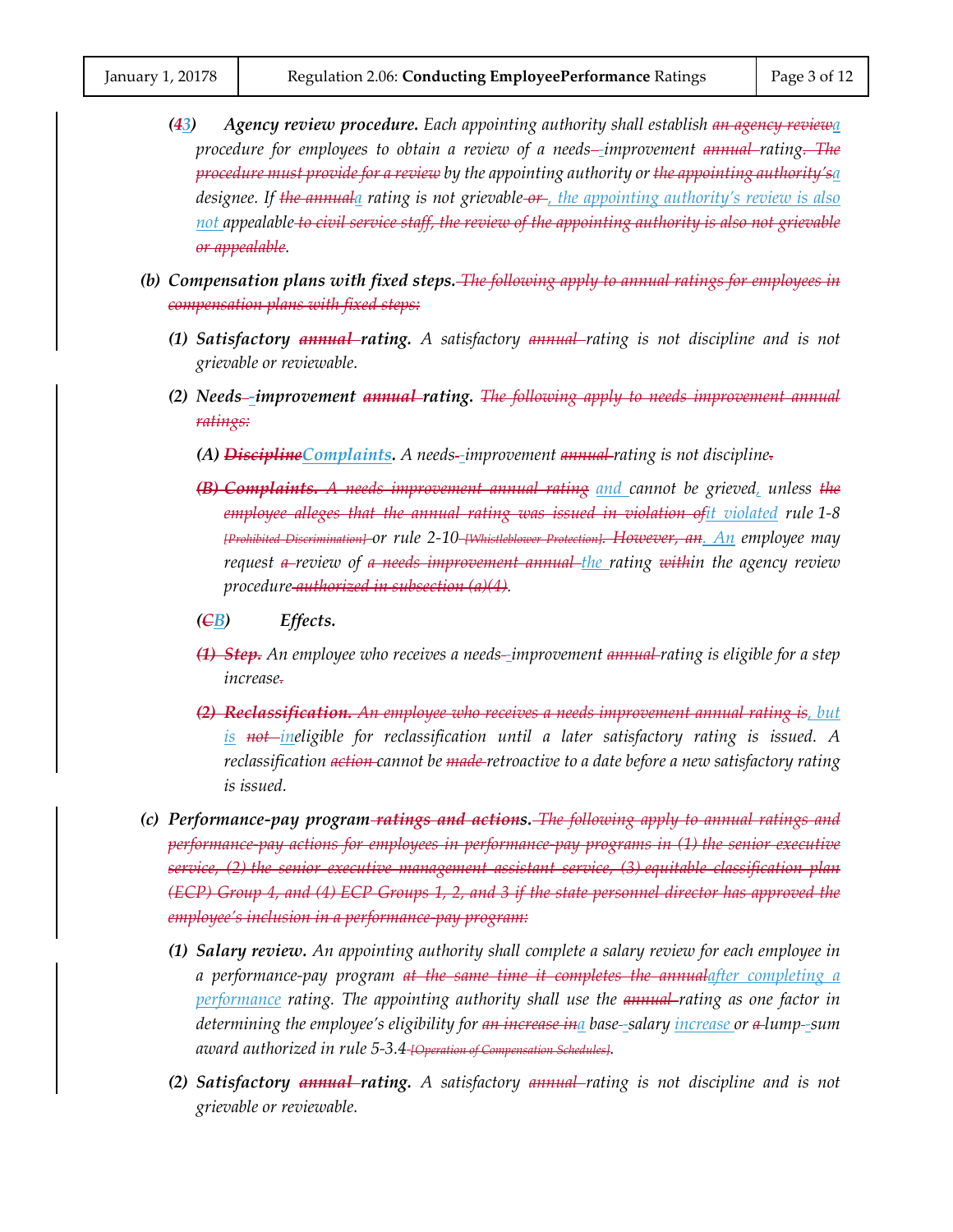*(3) Needs -improvement annual rating. The following apply to*

*(A) Complaints. A needs -improvement annual ratings:*

*(A) Discipline. A needs improvement annual rating is not discipline.*

- *(B) Complaints. A needs improvement annual rating and cannot be grieved, unless the employee alleges that the annual rating was issued in violation ofit violated rule 1-8 [Prohibited Discrimination] or rule 2-10 [Whistleblower Protection]. However, an. An employee may request a review of a needs improvement annualthe rating withinin the agency review procedure authorized in subsection (a)(4).*
- *(CB) Effects.*
- *(1) Performance-pay award. An employee who receives a needs -improvement annual rating is not ineligible for a performance-pay award or reclassification until a later satisfactory rating is issued. A performance-pay award cannotNeither can be made retroactive to a date before a new satisfactory rating is issued.*
- *(2) Reclassification. An employee who receives a needs improvement annual rating is not eligible for a reclassification until a later satisfactory rating is issued. A reclassification action cannot be made retroactive to a date before a new satisfactory rating is issued.*
- *(4) Grievances regarding other performance-pay actions. Performance-pay awards are discretionary. An employee is not authorized to cannot grieve or appeal a performance-pay action, unless a grievance or an appeal is specifically permitted in this rule or the applicable regulations.*
	- *(A) Grievance permittedPermitted. An employee aggrieved by any of the following performance-pay actions may file a grievance as authorized in rule 8-1 [Grievances] and the applicable regulations:*
		- *(1) The employee's paybase salary is reduced.*
		- *(2) The appointing authority does not rate the employee's performance of the employee at least once annually.*
		- *(3) The performance-pay action is alleged to violateviolates rule 1-8 [Prohibited Discrimination] or rule 2-10 [Whistleblower Protection].*
	- *(B) Grievance prohibited. Except as expressly authorized in subsection (c)(4)(A), the employee cannot grieve a final performance-pay decision of the appointing authority. By way of example only, the following performance-pay actions cannot be grieved:*
	- *(B) Prohibited. Non-grievable performance-pay actions include:*
		- *(1) The amount of a performance-pay award.*
		- *(2) The failure to receive an performance-pay award.*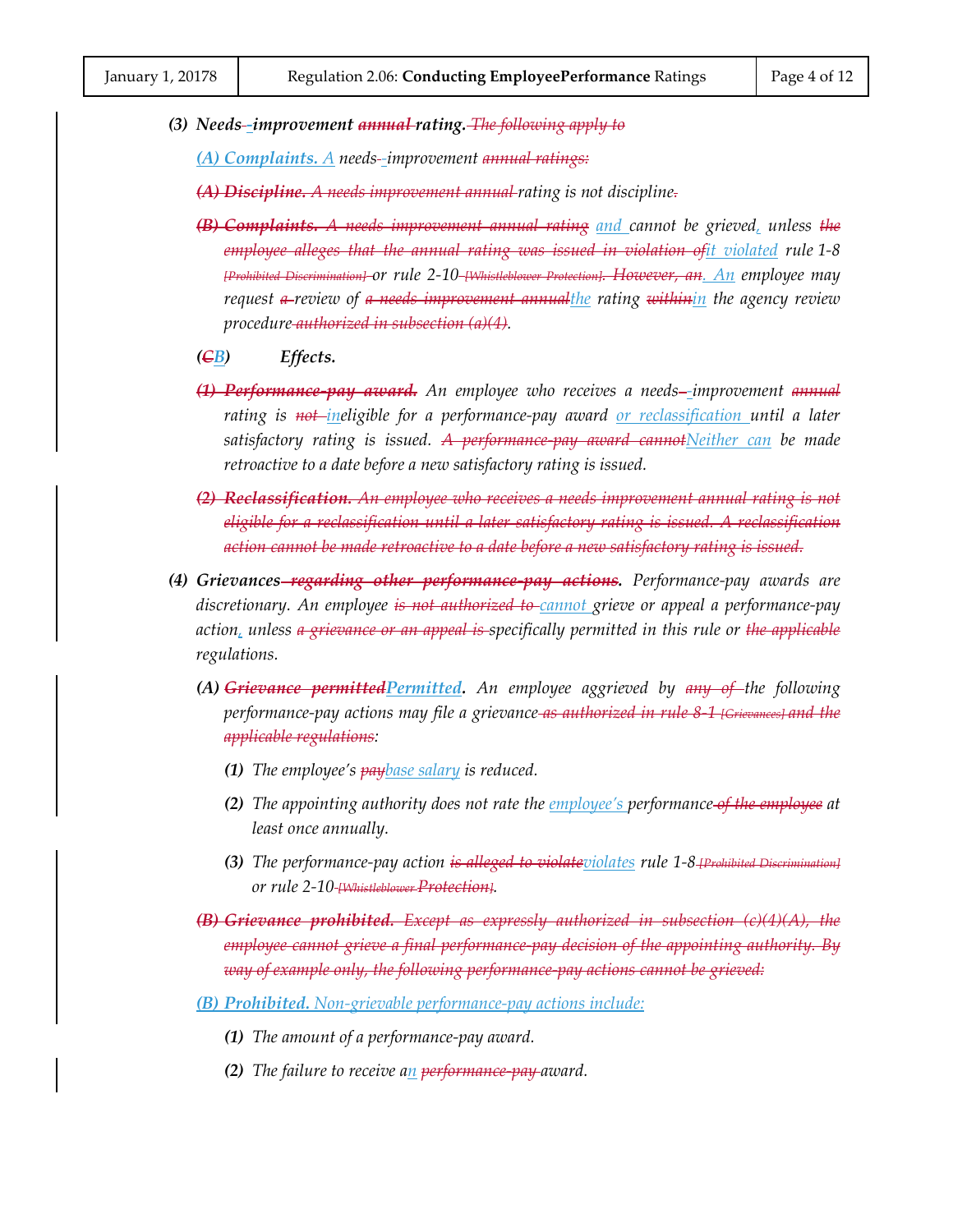- *(3) The distribution of an performance-pay award between a base -salary adjustmentincrease and a lump -sum award.*
- *(4) TheAnother employee's performance evaluationrating or performance-pay award of another employee.*
- *(5) The decision to include a position in, or exclude a position from, a performance-pay program.*
- *(6) The performance-pay program itself, including, for example, the performance standards, agency evaluation methods, rating categories, and agency salary-range subdivisions.*

*2-3.43 Interim and Follow-up Ratings*

- *(a) Interim ratings. An appointing authority may evaluate the performance and behavior of an employee, including a probationary employee, and issue an interim service rating at any time. An interim rating is an unsatisfactory ratingrating anytime.*
- *(b) Follow-up ratings.*
- *(1) Follow-up ratingRating period. If thean appointing authority issues an unsatisfactory interim rating but does not dismiss the employee, the appointing authority shall establish in writing the length of a follow-up rating period. If, during the follow-up rating period, the an employee is placedsuspended, on aan unpaid leave of absence without pay, or on extended sick leave, the followup rating period is automatically extended for an additional by a period equal to the period of the employee's absence. Within 28 days after its end, an appointing authority may extend in writing the period's length to a total of up to 12 months. An extension cannot be grieved.*
- *(2c)Follow-up interim rating. The appointing authority shall evaluate the employee's performance and behavior of the employee during the follow-up rating period and issue a follow-upanother interim rating as required in the civil service rules and regulations. The appointing authority shall issue the follow-up rating or extend the rating period before or withinby 28 calendar days after the end of the follow-up rating period ends. If the appointing authority fails to timely issue a followupthe rating or an extension within the time allowed, the employee may, within 14 calendar days after the end of the period allowed for request its issuance of the follow-up rating, request in writing thatto the appointing authority's issue the follow-up ratinghuman resources director. If the appointing authority fails to issue the a rating or an extensionfollow-up rating within 14 calendar days in writing after the employee'sreceiving a valid written request, the employee is returned to satisfactory standing, effective the end of the follow-up rating period. However, the return to satisfactory standing does not nullify any prior interim rating or unsatisfactory follow-up rating or preclude the later use of any such rating.*
- *(cd) Discipline. Interim ratings and unsatisfactory follow-upUnsatisfactory interim ratings are discipline and may be the basis for additional discipline, up to and including dismissal.*

*(de) Grievances.*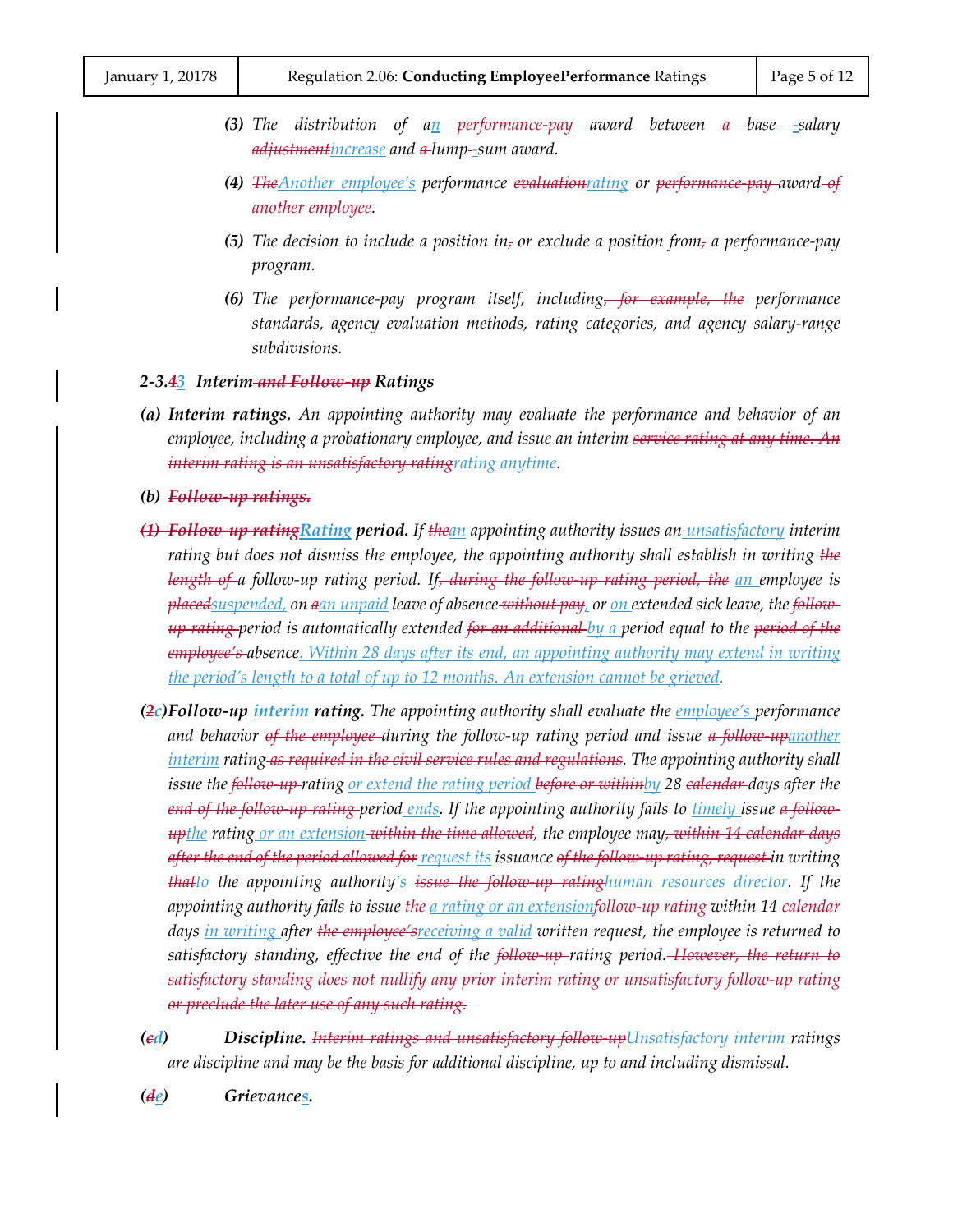- *(1) Non-probationary employee. A non-probationary employee who receives an unsatisfactory interim rating or an unsatisfactory follow-up rating may grieve the rating as provided in rule 8-1 [Grievances] and the applicable regulations.*
- *(2) Probationary employee. A probationary employee who receives an unsatisfactory interim rating or an unsatisfactory follow-up rating may grieve the rating only as provided in rule 3- 6.45 [Grievance of Probationary Rating or Discipline].*

#### *(ef) Effects.*

- *(1) An employee who receives an unsatisfactory interim rating or an unsatisfactory follow-up rating is not ineligible for a step increase, a performance-pay award, or reclassification until a later satisfactory rating is issued.(2) The period during which the employee is rated as unsatisfactory is not counted as qualifying time for a step increase or reclassification. A step increase, performance-pay award, or reclassification. Any such action cannot be made retroactive to a date before a new satisfactory rating is issued.(f) Commission action. If an employee receives an interim rating and a subsequent unsatisfactory follow-up rating and the appointing authority has taken no adverse action, the state personnel director may recommend to the civil service commission that the employee be separated from the classified service The period under an unsatisfactory rating is not qualifying time for a step increase or reclassification.*
- *2-6 Discipline*
- *3-6 Probation and Status*

## **3. Definitions**

**A. CSC Rule Definitions.**

\* \* \*

#### **BA. Definitions in This Regulation.**

1. **Competency** means the ability, skill, knowledge, and motivation needed for success on the job.

\* \* \*

29. **Supervisor**, for the purpose of this regulation, means the person who haswith formal authority for enforcing to enforce directives and ensuringensure satisfactory performance of subordinates. A supervisor may be immediately superior in the  $employee's chain of command or may be or removed, but directly in the employee's$ chain of command.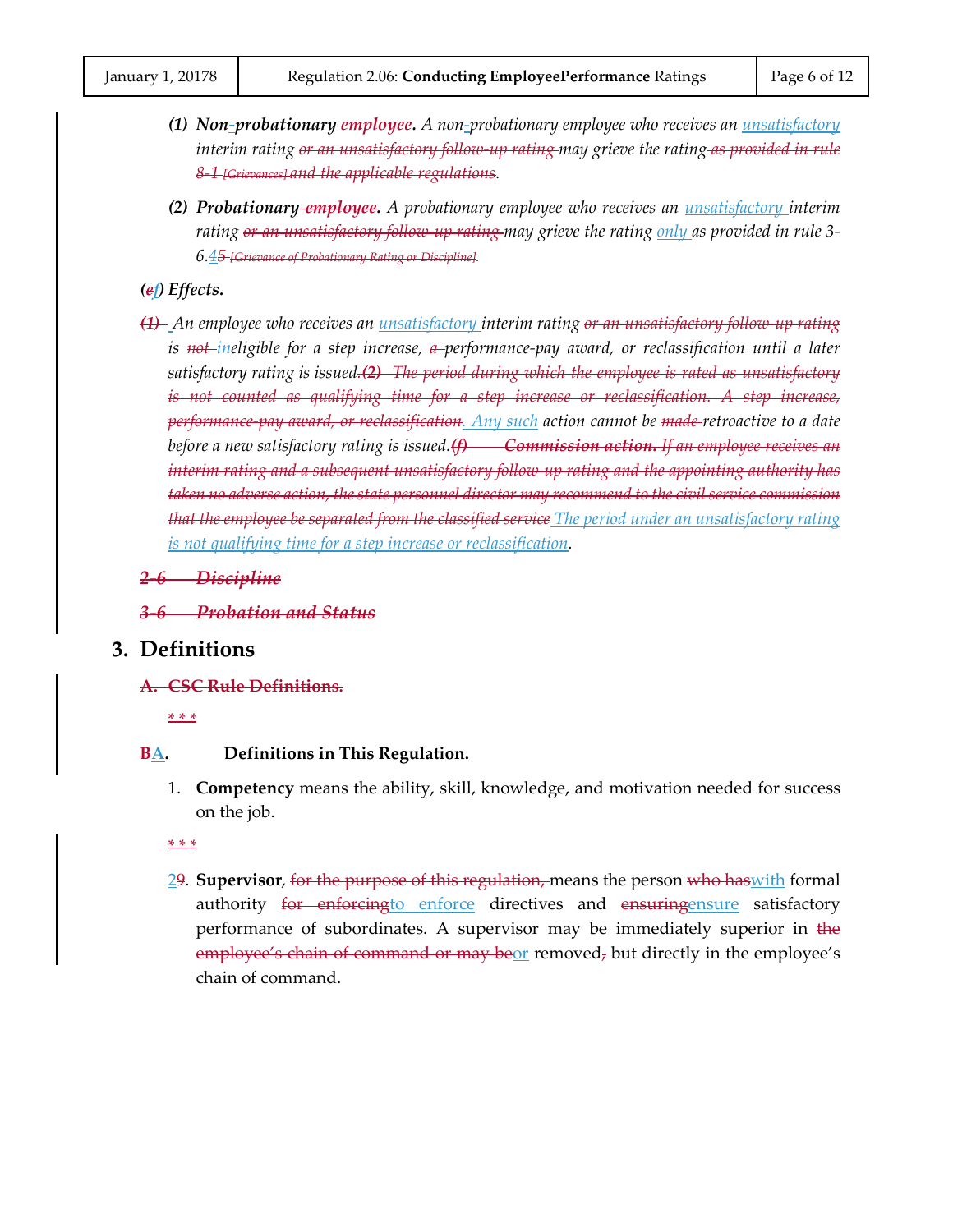### **4. Standards**

#### **A. General Standards.**

- 1. Performance management plans and performance ratings are required for all career employees in the classified service.
- 2. All supervisory, managerial, administrative, and executive employees must have included in their performance management planplans a factor or competency to establishestablishing a performance expectation for conducting to conduct timely and effective employee ratings.

#### **B. Rating Forms.**

1. Performance Management and Competency Rating forms used for (1) probationary ratings; (2) annual ratings for nonprobationary employees; and (3) progress reviews are listed below:

**Group 1: CS 1750** 

**Group 2: CS 1751** 

Group 3 Managers: CS 1761

**Group 3 Supervisors: CS 1752** 

Group 4/SES: CS-1719

An appointing authority may use an alternative rating form approved by the State Personnel Director until the agency begins using the on-line forms as provided in § B.2 below.

2. An on-line3. Meets expectations and high-performing ratings are satisfactory.

- **B. Forms.**
	- 1. An online performance management form accessible through MI HR Self-Service or NEOGOV is to be-used instead of the above listed rating forms for all annual and probationary ratings. Each agency must have a plan approved by the State Personnel Director that addresses the timing of the transition of the agency's employees to the automated performance management system. Any exceptions must be approved by the State Personnel Director.ratings, unless the State Personnel Director has approved an alternative method, including continued use of the paper CS-1750 (Group 1); CS-1751 (Group 2); CS-1761 (Group-3 Managers); CS-1752 (Group-3 Supervisors); and CS-1719 (Group-4/SES).
	- 3. For purposes of this regulation, ratings of "Meets Expectations" and "High Performing" are equivalent to a satisfactory rating.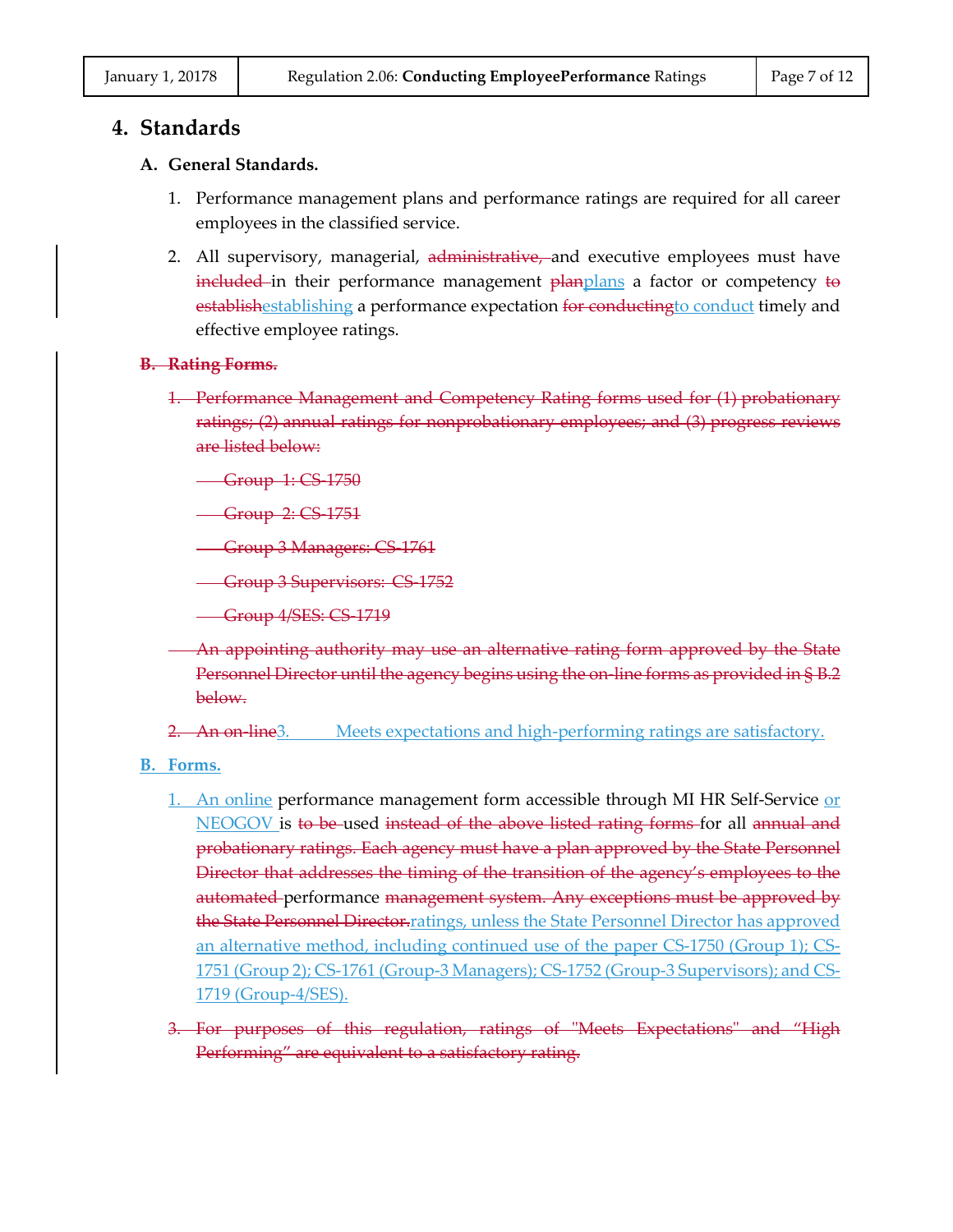$42.$  A separate interim rating form, Interim Employee Rating form (CS-375), must be) is used for interim-and follow-up ratings.

#### **C. Probationary Ratings.**

**\* \* \***

## **DC. Annual Performance Ratings and Progress Reviews (Nonprobationary Employees).**

- **1. General Requirements.**
	- a. An annual rating of an employee's performance shall must be conducted at least once per year. The appointing authority shall determine whetherif employees will  $\frac{\text{beare}}{\text{area}}$  rated on their anniversary date, or if a common annual date.
	- b. If an employee receives an interim rating, the appointing authority need not issue a performance rating for any period covered by the interim rating.
	- c. Supervisors shall review date will be established. The supervisor shall review the employee'semployees' performance and behavior in relation to theunder established, measurable, and specific performance factors, objectives, and competencies.b, except Group-1 employees require only compentencies. The supervisor shall review rating criteria with the employee at the start of each rating period. The employee and supervisor must certify the review of the rating criteria.
	- d. Modifications to performance factors, objectives, or competencies may be made  $a\ddagger$ any timeanytime to reflect a change of assignments or expectations. When changes are made, the employee and supervisor must sign and date, or electronically certify, the revised rating form.
	- <del>c. Progresse. Performance reviews should be conducted and with regular</del> feedback should be provided during the course of the annual throughout the rating period. Employees in performance-pay plan-classifications may receive an  $a$ nnuala rating and pay review  $6s$ ix months after appointment or conversion to a performance-pay classification.
	- d. Annual ratings should be completed by the  $f$ . A supervisor shall complete performance ratings within 28 calendar days after the end of thea rating period.
	- e. If the employee has received an interim rating or an unsatisfactory follow up rating, the appointing authority is not obligated to issue an annual rating for any ends. A supervisor shall review an employee's performance during the period covered by the interim or follow up rating and indicate whether the employee exceeded, met, or did not meet expectations.
	- g. The employee and supervisor must certify the rating. The employee's certification does not indicate that the employee agrees with the rating. If necessary, the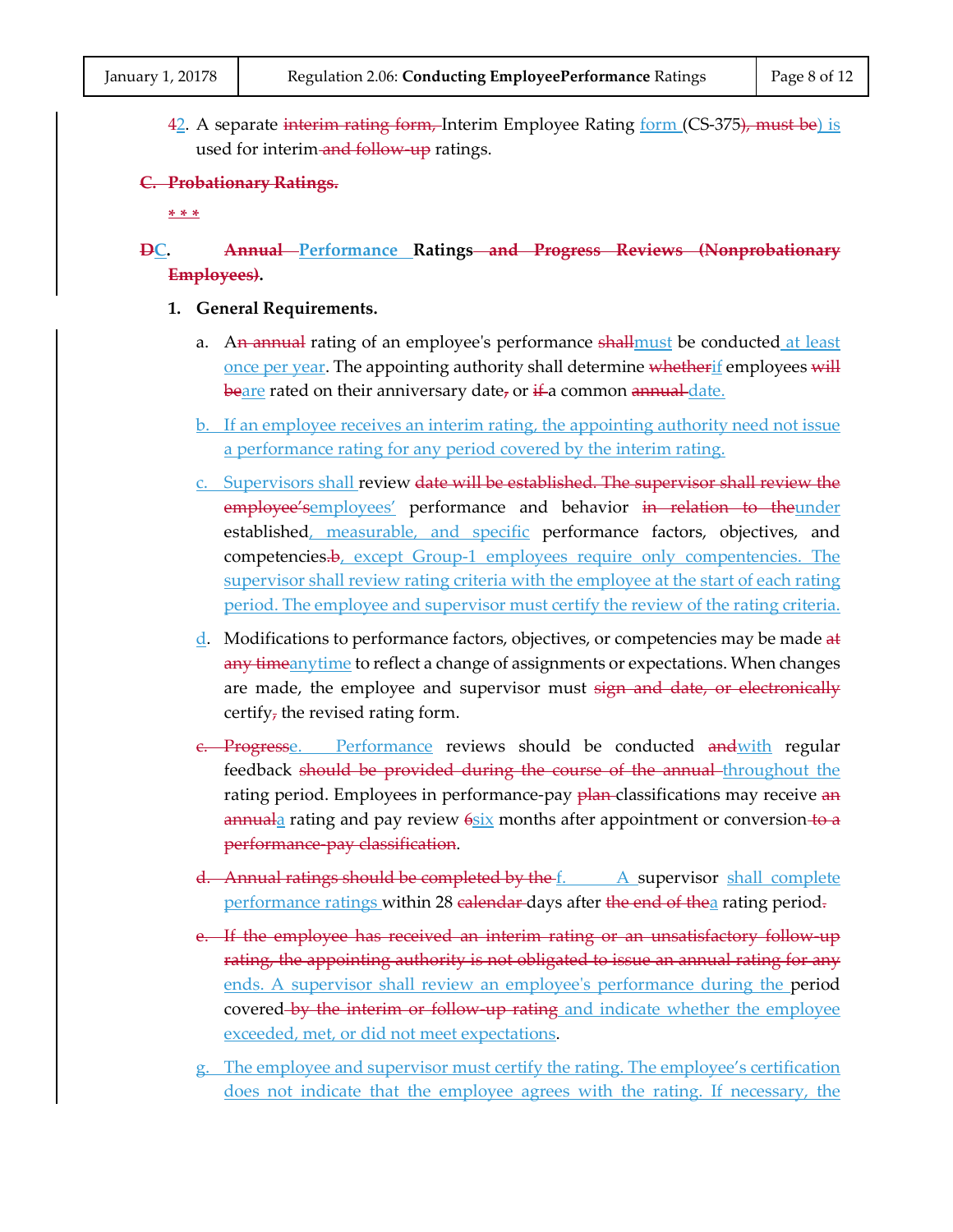supervisor shall indicate an employee's refusal to sign, including an online refusal override certification, if applicable.

- h. An employee who disagrees with a performance rating may enter any exception in the online comments section or submit a written statement to the appointing authority.
- **2. Needs -Improvement Rating.**
	- a. The appointing authority must sign and date, or electronically certify, a "Needs Improvement" certify any needs-improvement rating.
	- b. The appointing authority shall establish an agency review procedure or plan to address ratings of "Needs Improvement".
	- e. If a "Needs Improvement" needs-improvement rating is issued and other corrective action has not been taken, the appointing authority must establish a plan (within 28 days after the rating—in HRMN, if possible)—for improving the employee's performance or behavior. The plan should be established within 28 calendar days of the rating. Another annual rating to evaluateA performance or interim rating evaluating the employee's performance under the improvement plan must be conducted within 3 months from by 28 days after the date the **improvement-plan is issued** period's end.
	- dc. During the plan period of the improvement plan, regular progress reviews should be provided.
	- ed. If the employee is performing satisfactorilyemployee's performance is satisfactory at the plan period's end, a satisfactory performance rating is issued.
	- e. If performance is not satisfactory, (1) another needs-improvement rating is issued and regular progress reviews continue under another plan or (2) an unsatisfactory interim rating is issued.
	- f. If the appointing authority does not issue a rating by 28 days after the plan period's end, the employee may request in writing to the agency's human resources director that one be issued. If the appointing authority does not issue a rating within 14 days after a request is received, the employee receives a meetsexpectations rating, effective the plan period's end.
	- g. of the A needs-improvement plan period, a satisfactory annual rating shall be issued.
	- f. If the annual rating does not reflect satisfactory performance, regular progress reviews should continue. If the employee's performance continues to be less than satisfactory, an interim service rating should be issued.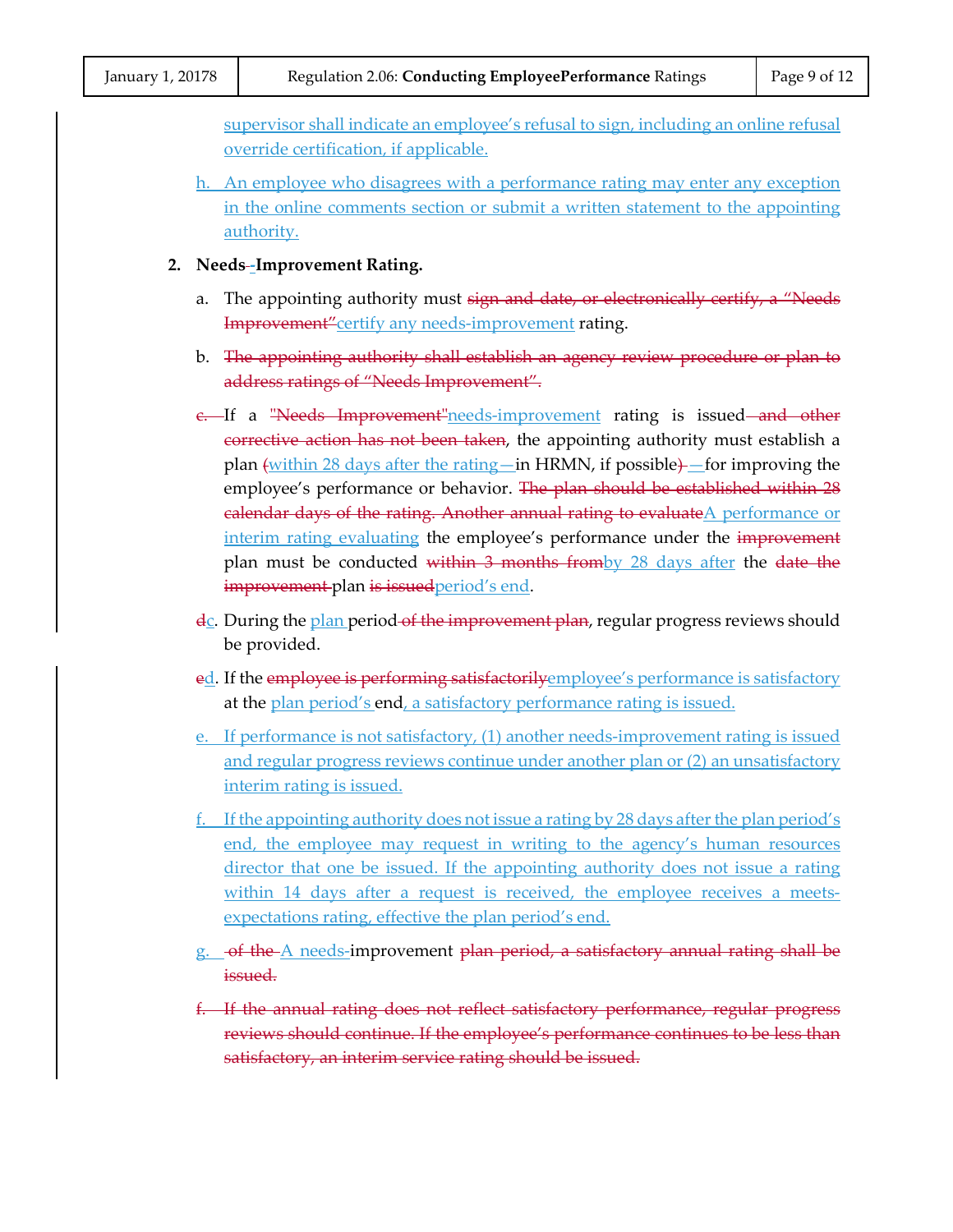- g. The period of reviews following the original "Needs Improvement" annual rating and established improvement plan should typically be no longer than 6 months before the employee either receives a satisfactory rating or is issued an interim service rating.
- h. A "Needs Improvement" rating has nodoes not impact on an employee's eligibility for a step increaseincreases.
- ih. An employee who is under a "Needs Improvement" needs-improvement rating is not eligible for a reclassification until a later satisfactory rating is issued. A reclassification action cannot be made retroactive to a date-before a new satisfactory rating is issued, nor is the time the employee is. Time under a "Needs" Improvement"needs-improvement rating is not creditable toward the time required for reclassification.
- j. An employee who disagrees with a rating may prepare and submit to the appointing authority a written statement taking exception to the rating. Using the on-line form, an employee may enter an exception to the rating in the Progress Review/Comments section.
- k. Annuali. Performance ratings and progress reviews are not discipline and are not grievable. However,  $anAn$  employee may request a review of the rating as provided inunder the agency review procedure.

#### **ED. Interim and Follow-up Ratings.**

- 1. Interim ratings may be conducted, using form CS-375, at any timeanytime to document and rate an employee's unsatisfactory performance or behavior.
- 2. An unsatisfactory interim rating shall must address specific performance or behavior problems, identify specific expectations for improvement, and establish a timeframe for improvement during a follow-up rating period.
- 3. An unsatisfactory interim rating is typically preceded by counseling, reprimands, or other forms of corrective action regarding the employee's performance or behavior.
- 4. An unsatisfactory interim or follow up-rating is considered discipline and shallmust be conductedissued in accordance with rule 2-6.
- 5. The appointing authority and employee must sign and date an <del>unsatisfactory</del> interim or follow up rating (form CS-375). If necessary, the supervisor shall indicate an employee's refusal to sign.
- 6. The appointing authority must enter any unsatisfactory interim or follow-up-rating in the employee's HRMN record (ZP26.1). Any subsequent satisfactory rating must also be entered on the ZP26.1.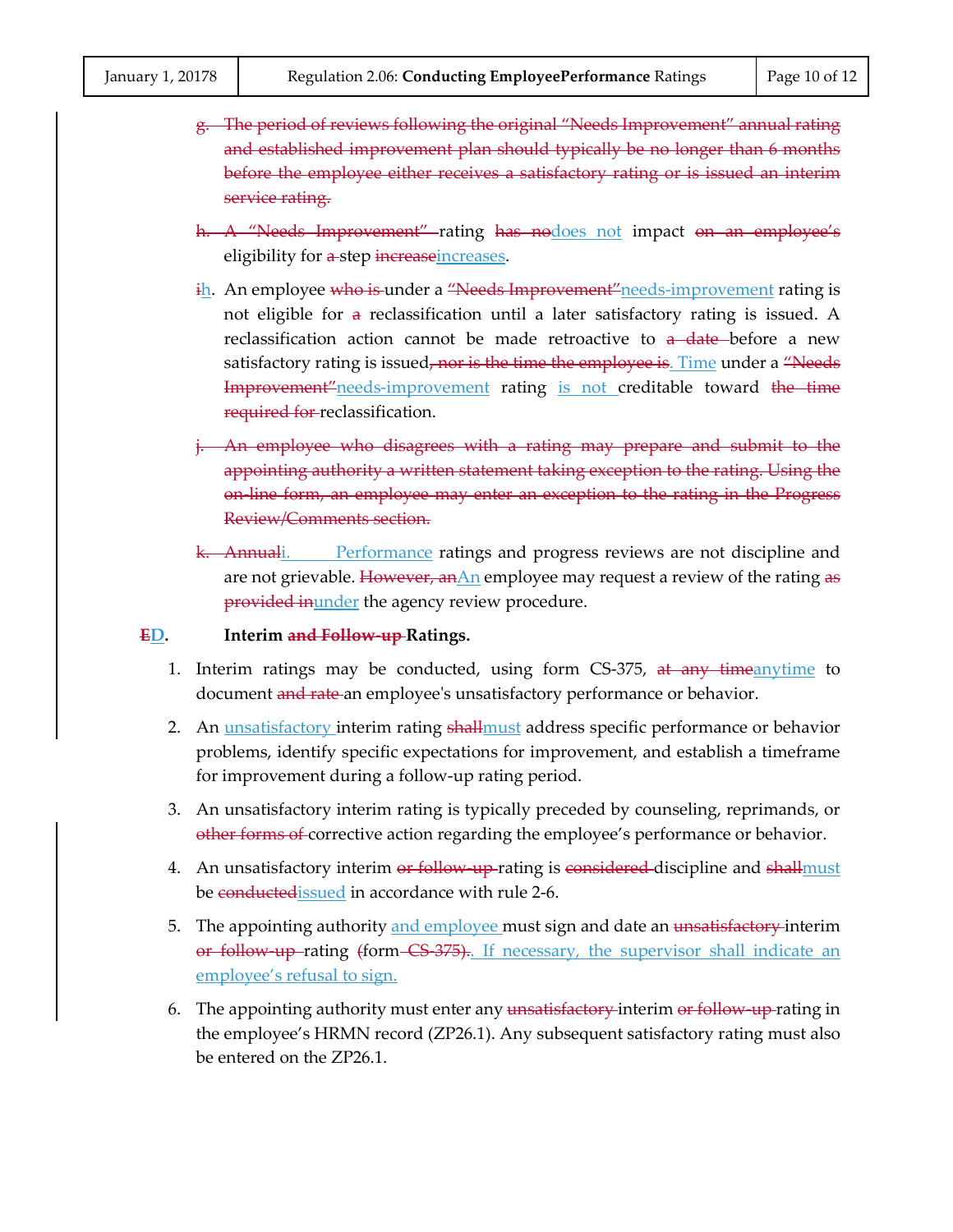- 7. An employee who disagrees with a rating may prepare and submit a written statement to the appointing authority a written statement taking exception to the rating.
- 8. The appointing authority must notify Civil Service of an unsatisfactory-interim or follow up rating within 28 calendar days of the rating.
- 9. A follow-up rating period must be established wheneverif an unsatisfactory interim rating is issued and the employee is not dismissed. Unless a different duration rating period is established, the duration of a follow-up rating period is 3three months.
- 10. The follow up rating is due within 28 calendar days after the end of the follow up rating period. If the appointing authority does not issue a follow-up rating before or within 28 calendar days after the end of the rating period, the employee may request in writing that one be issued. If the appointing authority does not issue a follow-up rating within 14 calendar days after the employee's request, the If an employee shall be returned to satisfactory standing effective at the end of the rating period.
- 11. If the employee goes is suspended, on a leave of absence, or on extended use of sick leave, thea follow-up rating period is automatically extended forby that period of time.
- 1211. The employee should be provided feedback regarding his/heron performance and behavior during the follow-up rating period.
- 1312. If an employee performs satisfactorily during thea follow-up rating period, the employeeappointing authority shall receiveissue a satisfactory rating to be effective at the end of the rating period.
- 1413. If an employee's performance is unsatisfactory during the follow-up rating period, the employee may receive (1) counseling memos, reprimands, orand other forms of corrective action are typically taken, followed by an unsatisfactory follow-up **rating** during the period and (2) another unsatisfactory interim rating and other discipline, including dismissal. An appointing authority may dismiss an employee before the end of a follow-up rating period, if appropriate.
- 15. If an employee's last two service ratings have been unsatisfactory and the appointing authority has taken no adverse action, the State Personnel Director may recommend to the Civil Service Commission that the employee be removed from the position.
- 1614. By 28 days after a follow-up rating period's end, the appointing authority must either (1) extend the rating period and notify the employee or (2) issue a rating. If the appointing authority does neither, an employee may request a rating in writing to the appointing authority's human resources director. If the appointing authority does not issue a rating within 14 days after an employee's request is received, the employee is returned to satisfactory standing effective the end of the rating period.